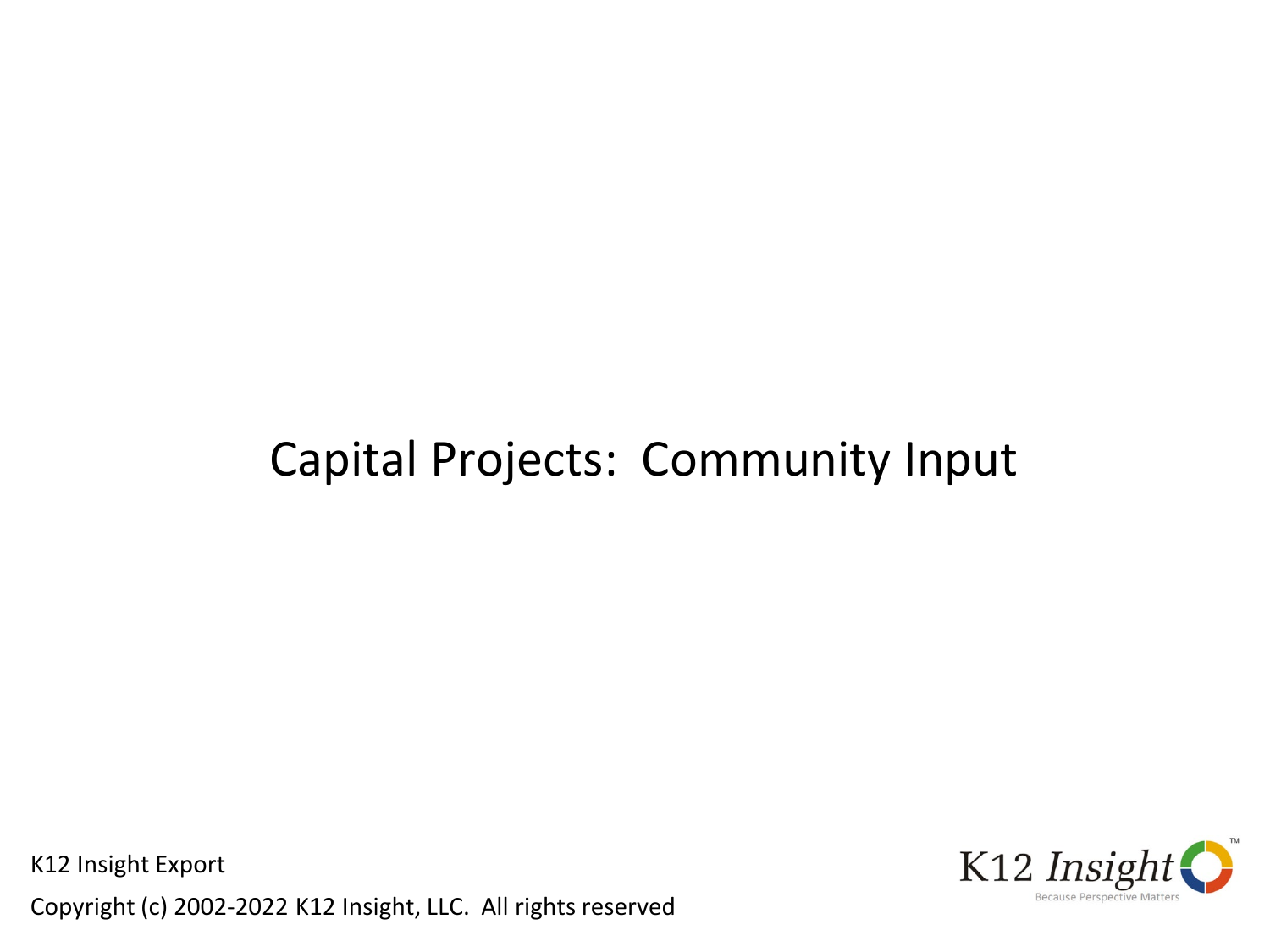# Do you believe that student population growth will require a plan for new schools by 2026? (N=577)



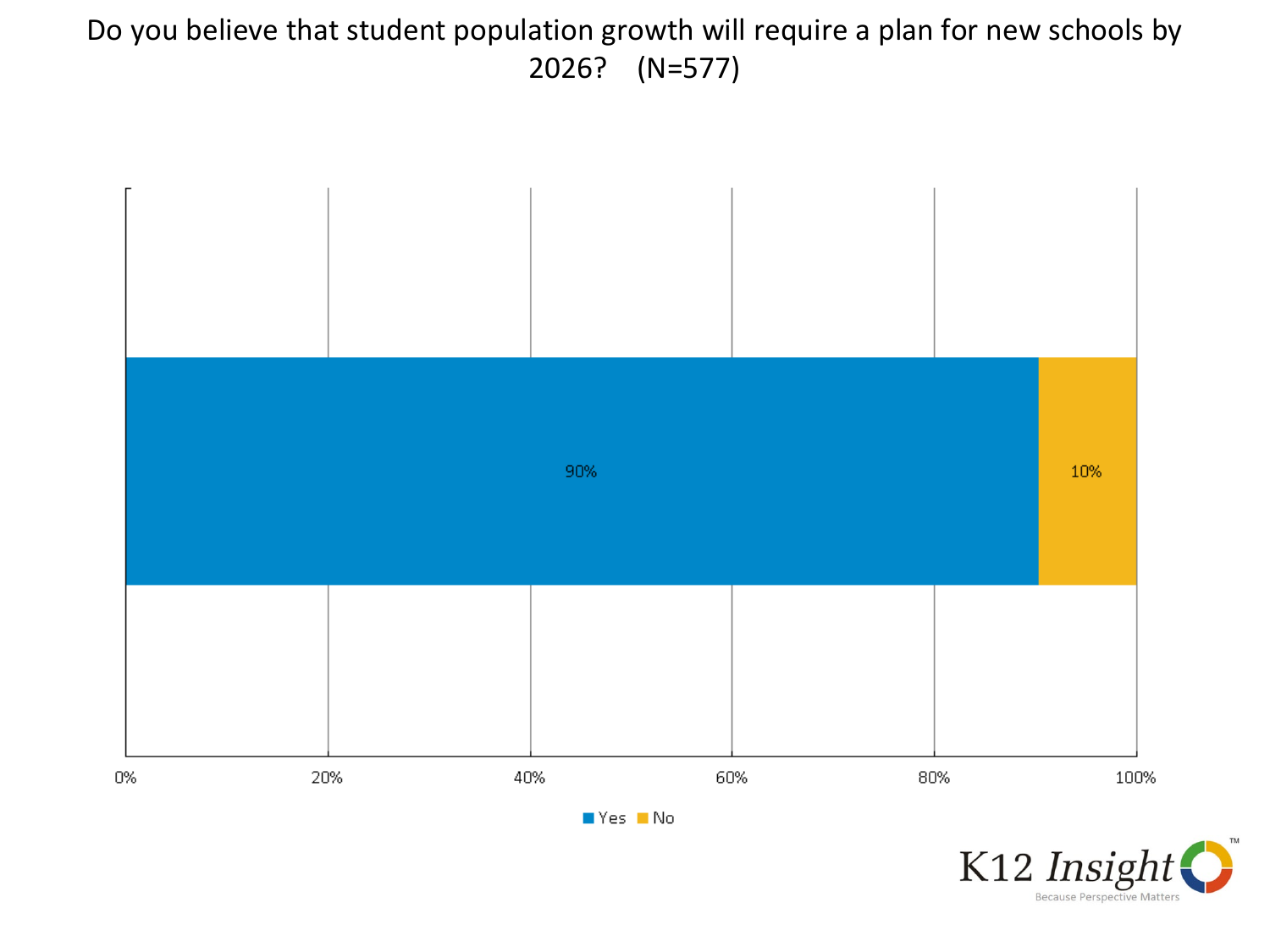Clover High School is projected to be 3,000+ students by 2026. Do you support splitting CHS into two high schools (building HS#2) by 2026? (N=577)



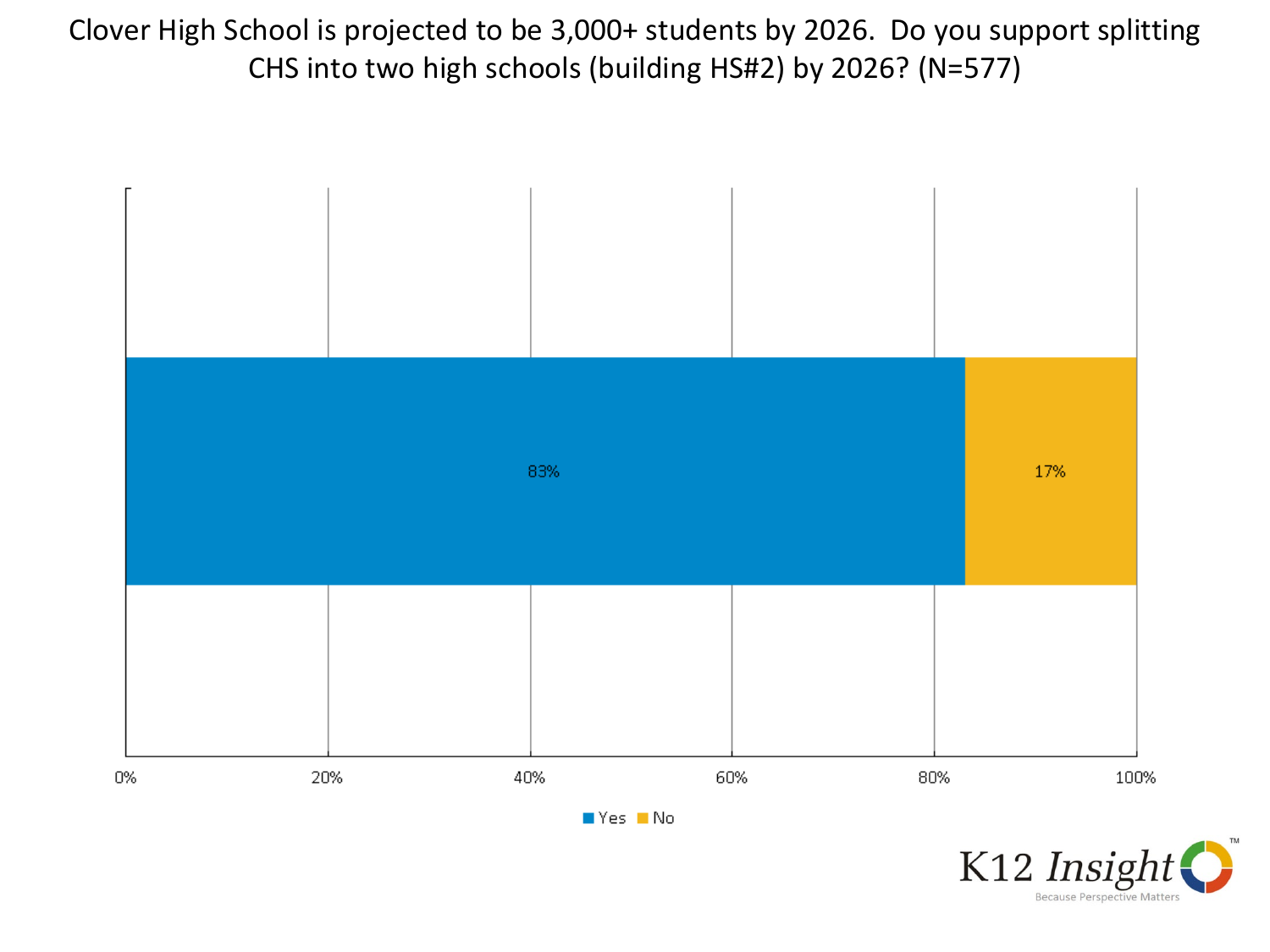Splitting Clover High School and adding a HS#2 gives the district a third middle school (MS#3) with NO NEW TAX IMPACT to citizens. Do you support converting the 9th Grade Campus back to a middle school at no cost to the tax payers by 2026? (N=576)



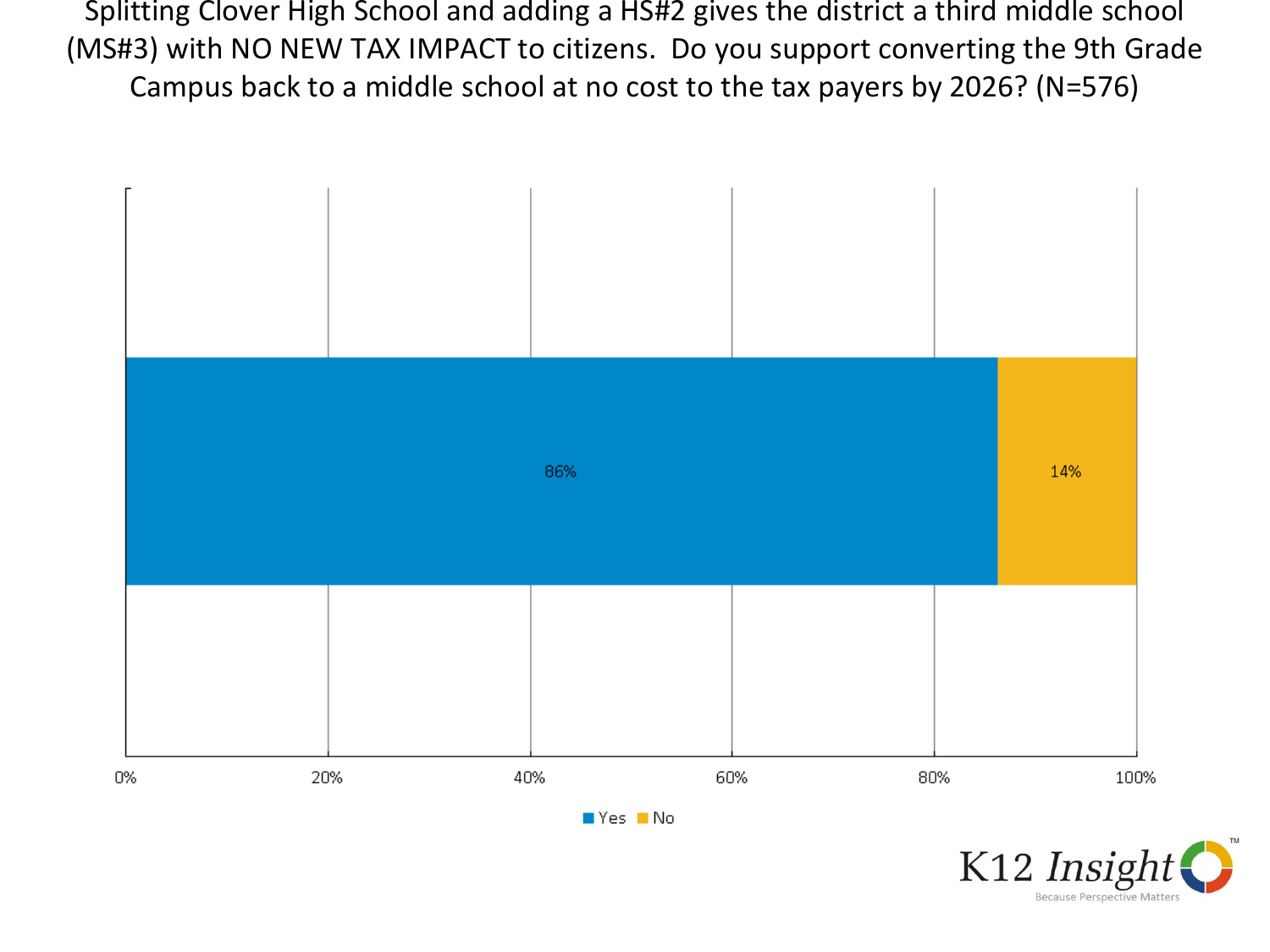Clover School District is projected to run out of elementary space in 2026. Do you support the district using short term funds or long term funds to address the needed space at the elementary level? (N=573)



■ Yes, using short term funds ■ Yes, using long term funds ■ No I do not support adding an elementary school

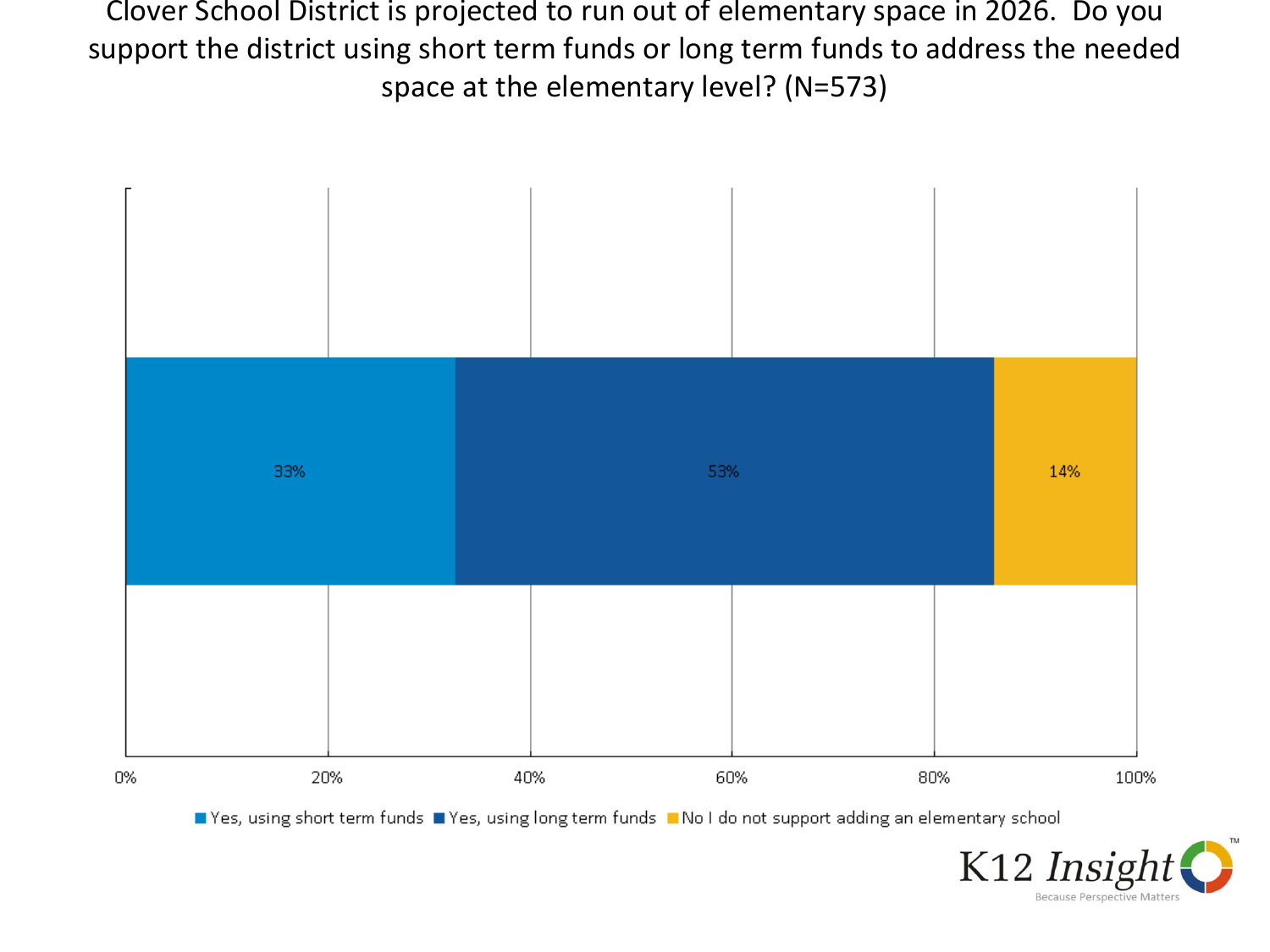# :What do you like/dislike about project option 1?



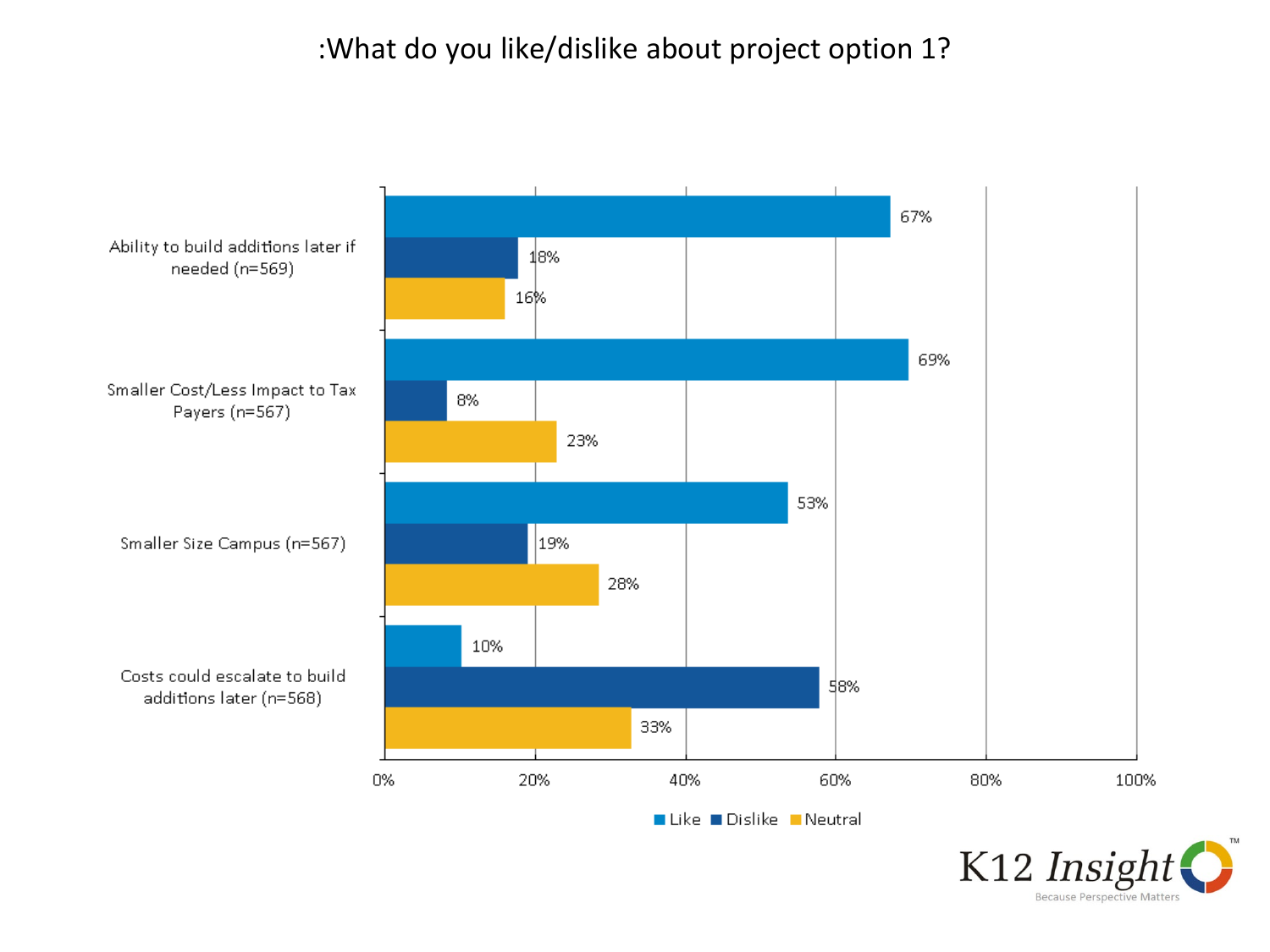# :What do you like/dislike about project option 2?



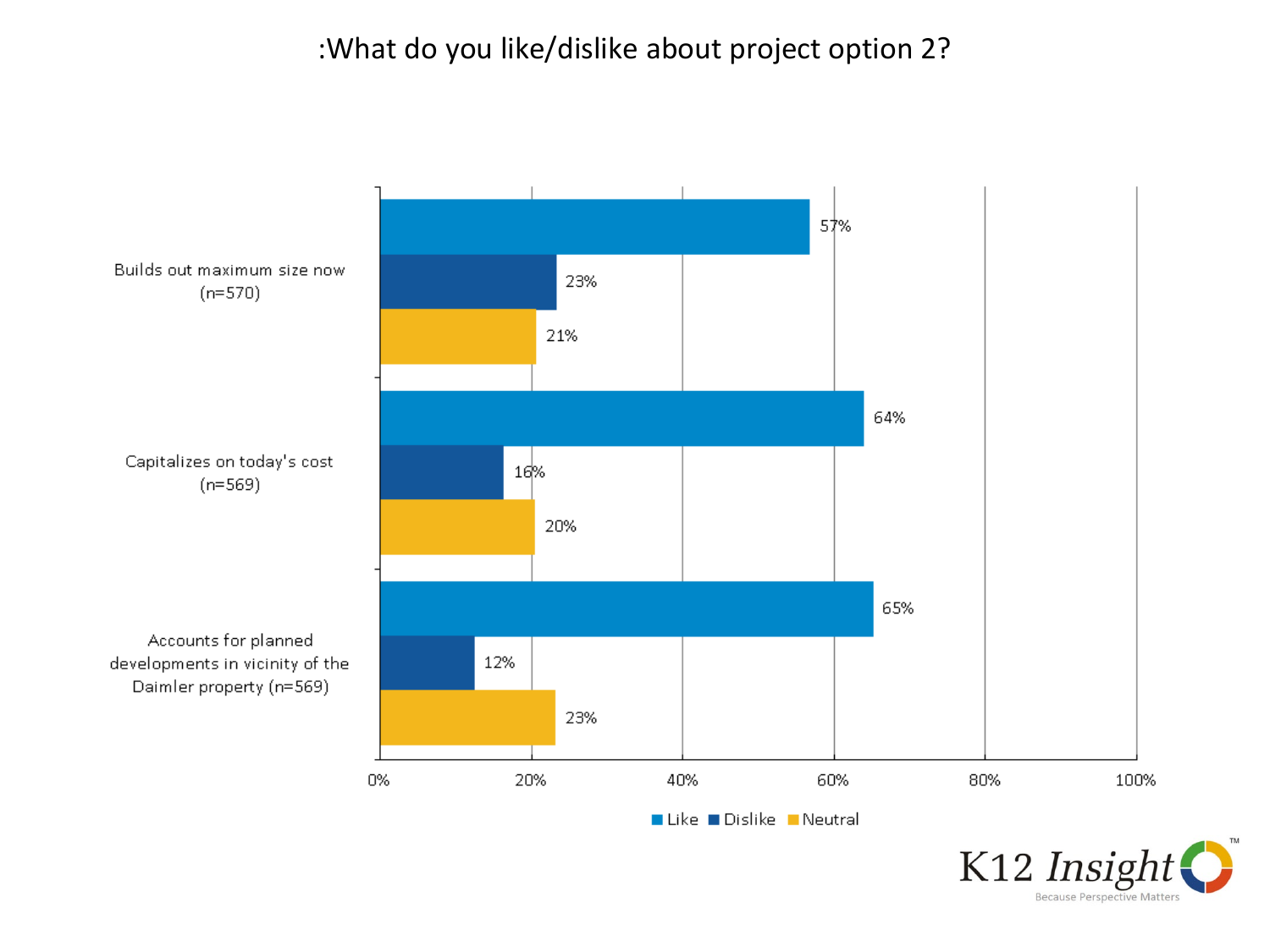#### :What do you like/dislike about project option 3?



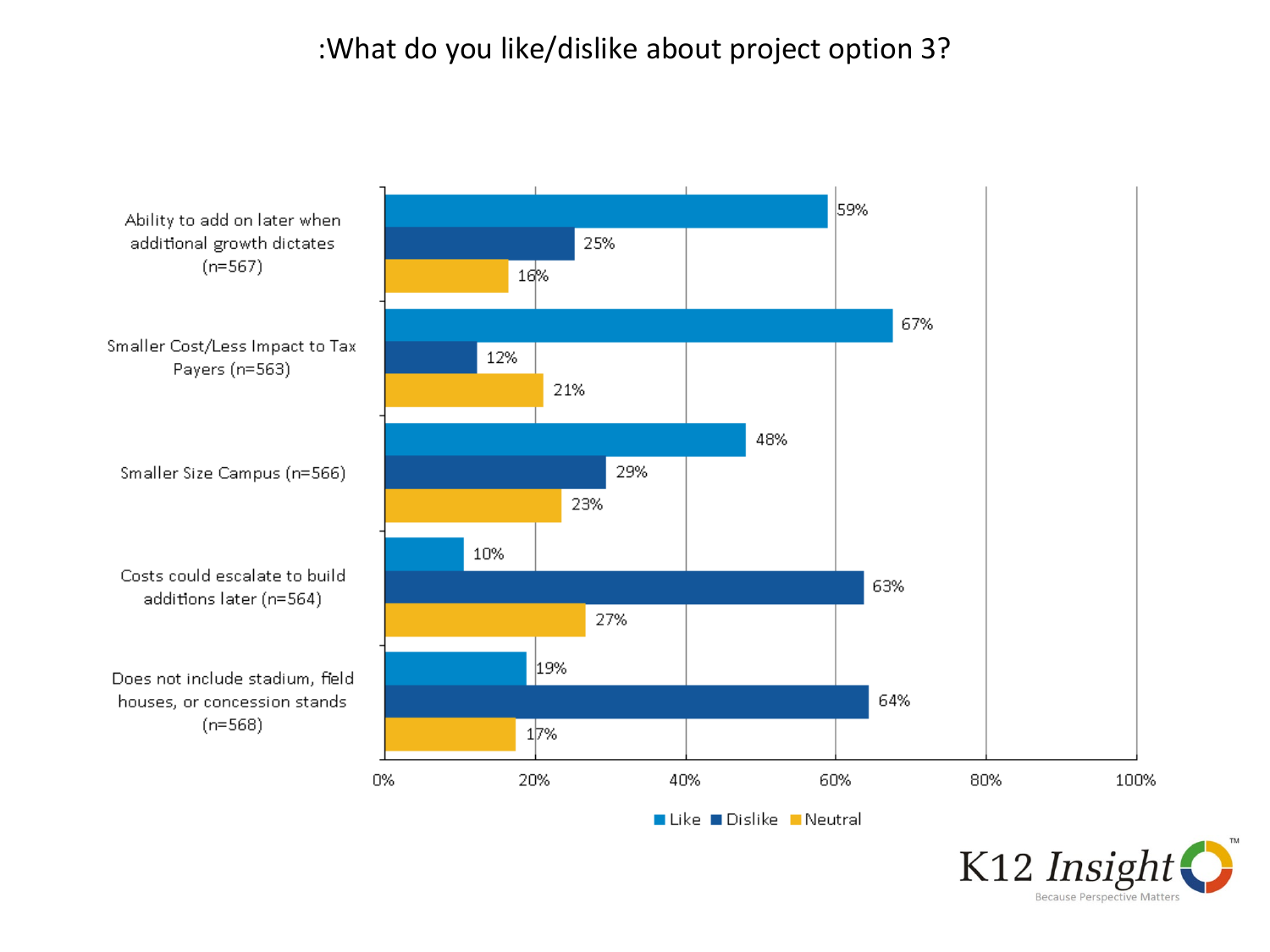# :What do you like/dislike about project option 4?



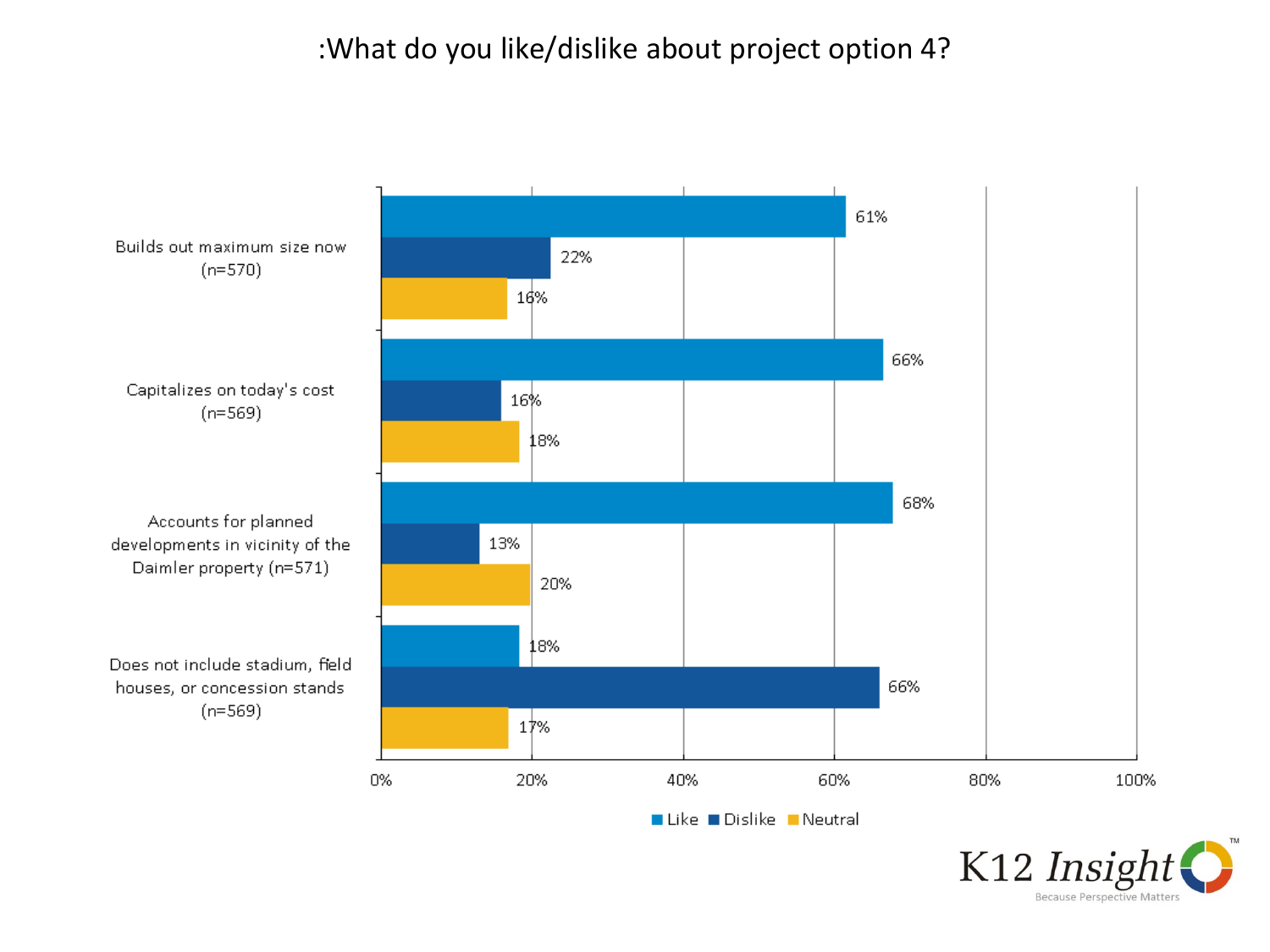A bond referendum is the only way to secure enough funds for a high school: Do you support including adding a new high school to a bond referendum question? (N=575)



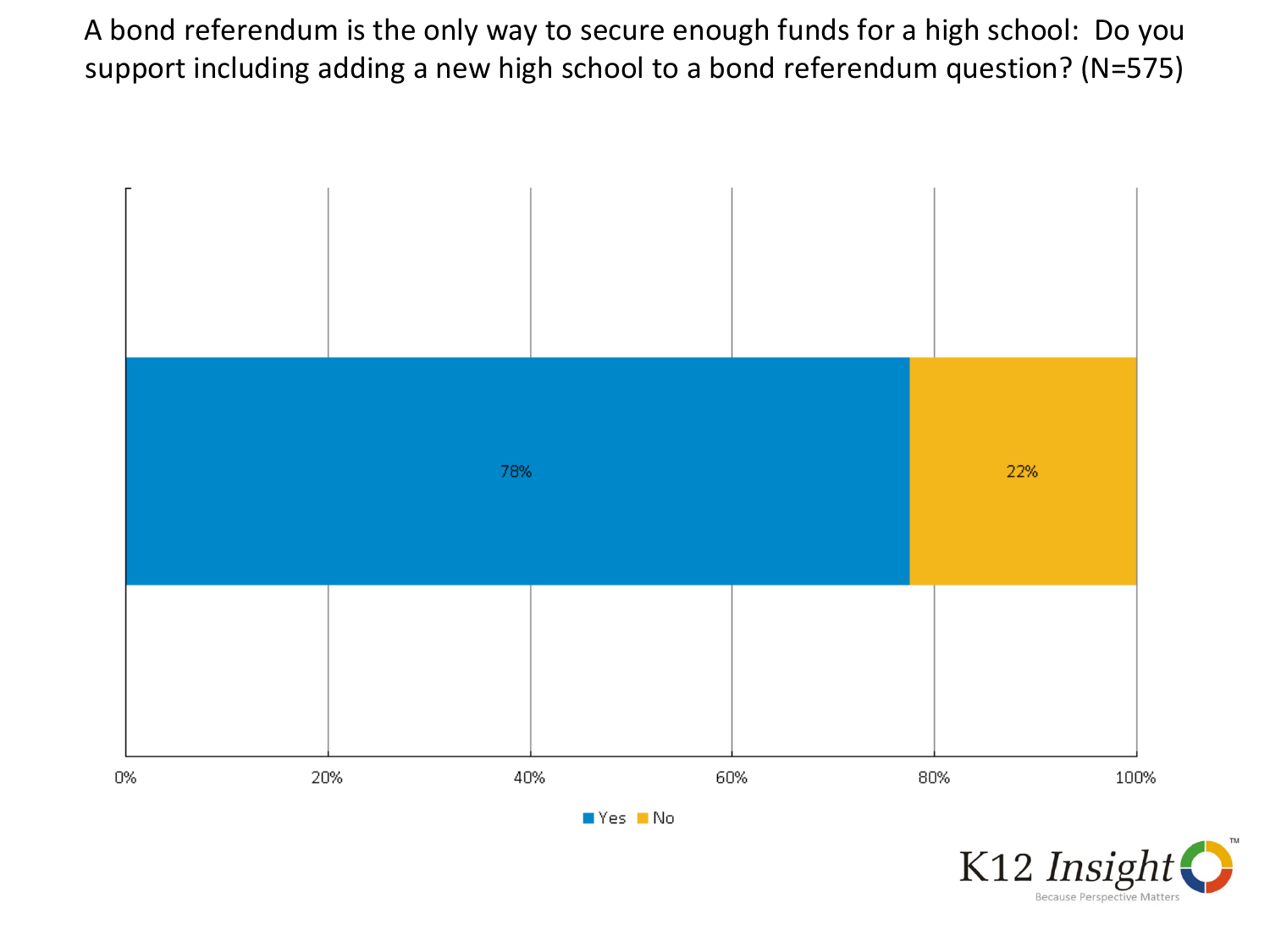If a second high school is included in a future bond referendum, should a second high school include an athletic stadium, field houses, and a concession stand? (N=577)



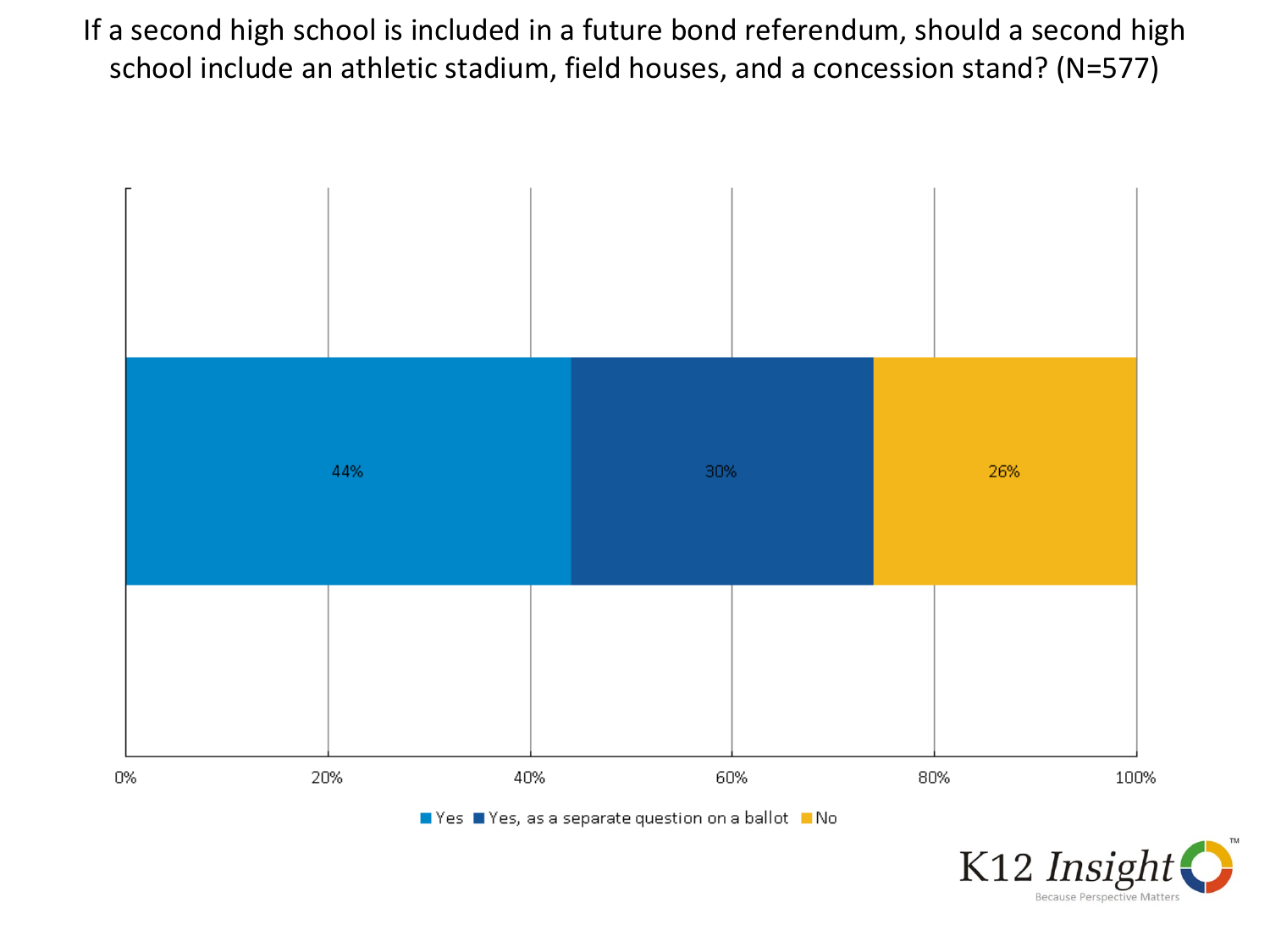# Should the second high school and Clover High School share stadiums to save money? (N=567)



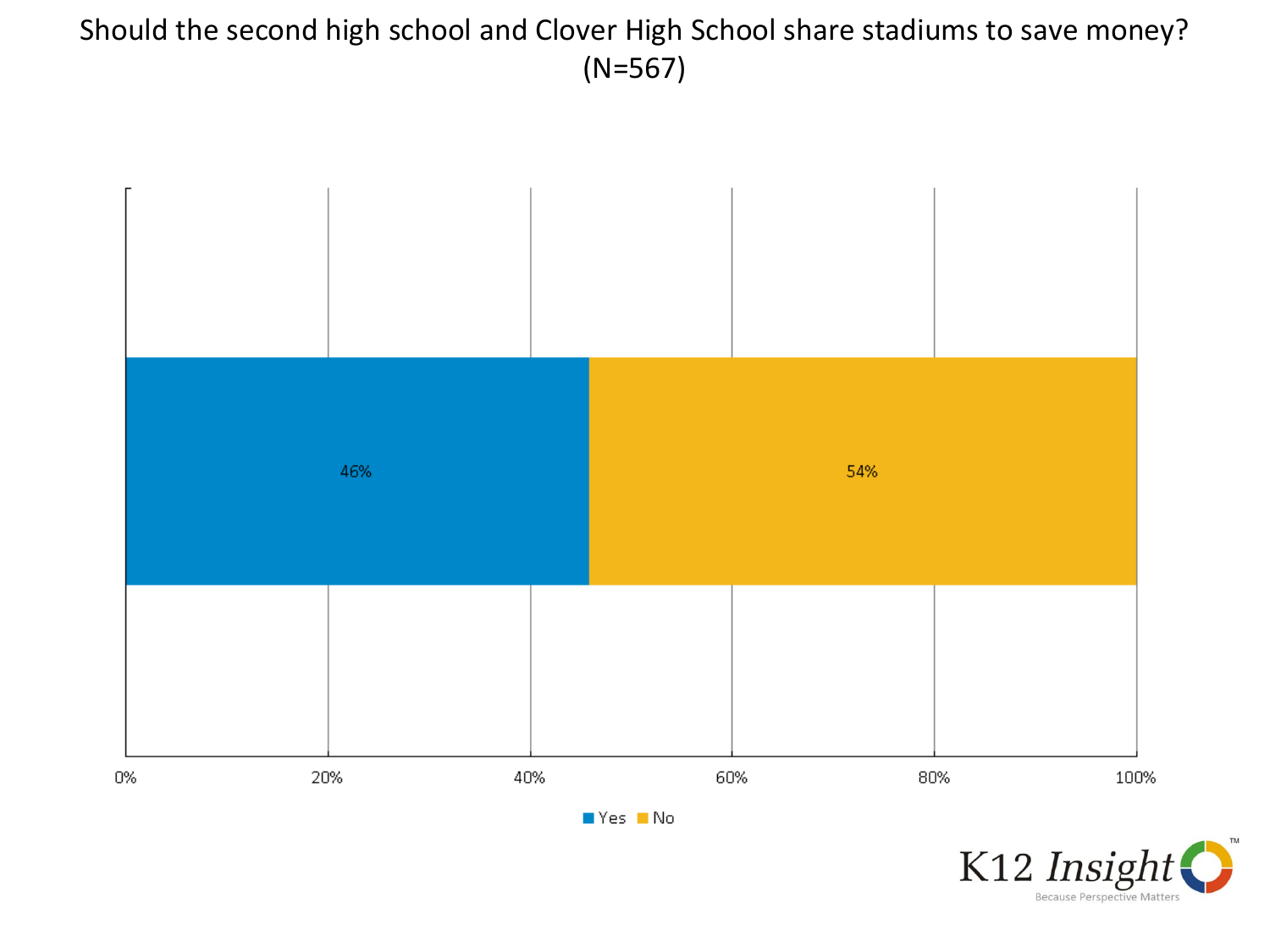# How do you think the district should pay for new schools due to growth? (N=545)